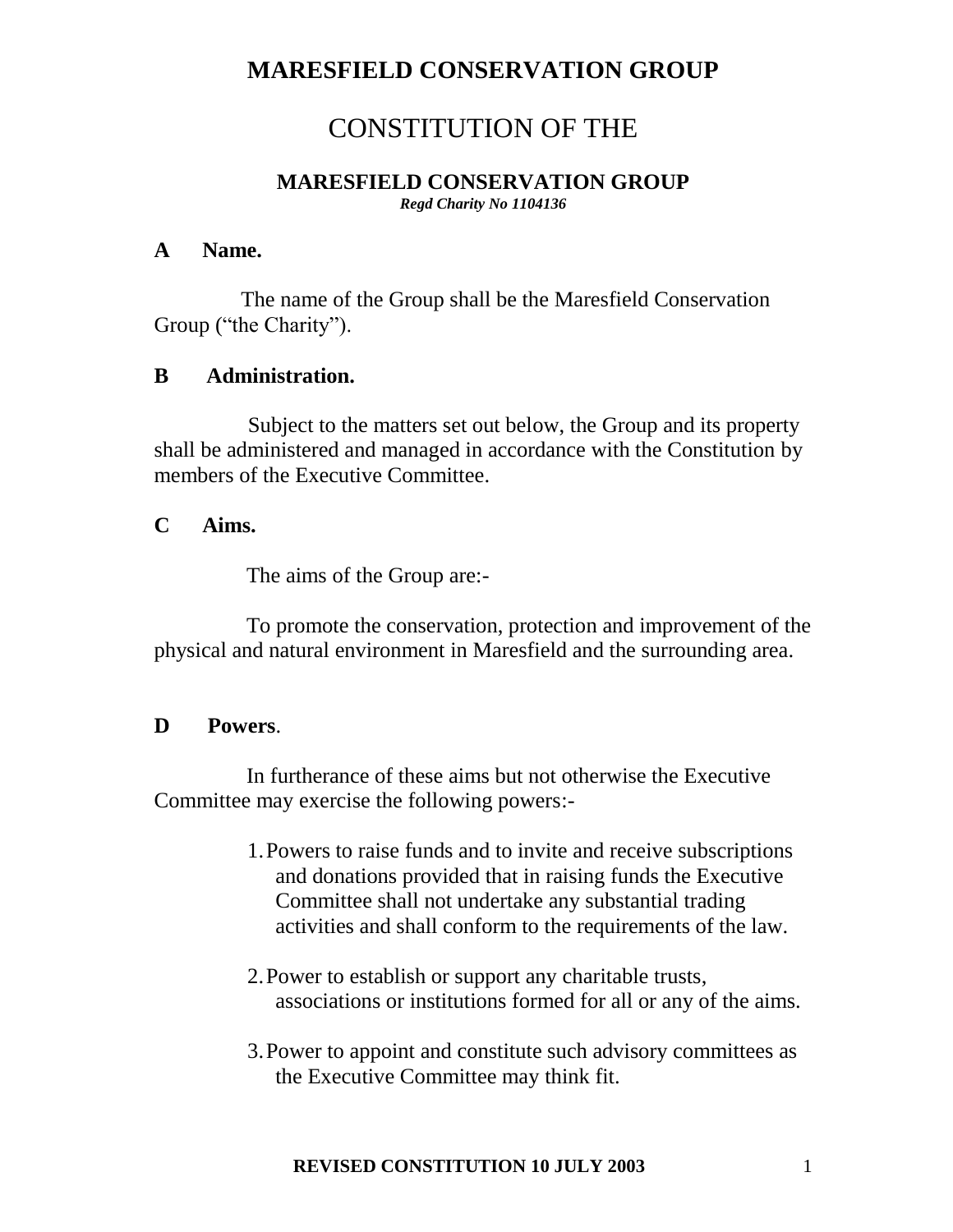4. Powers to do all other lawful things as are necessary to further the achievement of the aims.

#### **E Membership.**

- 1. Membership of the Group shall be open to any person interested in furthering the aims who has paid the annual subscription laid down from time to time at an Annual General Meeting in the following categories:
	- a. Single member
	- b. Joint membership (two persons)
	- c. Family membership
	- d. Persons under 18
	- e. Unwaged/Retired
- 2. Every member over 18 shall have one vote.
- 3. The Executive Committee may unanimously and for good reason terminate the membership of any individual, provided that the individual concerned shall have the right to be heard by the Executive Committee accompanied by a friend before the final decision is made.

#### **F Subscriptions.**

The membership fee shall be a subscription, payable on joining and then at the Annual General Meeting in the following years. The rate of the subscription shall be proposed by the Executive Committee for approval at the Annual General Meeting. It may be altered from time to time.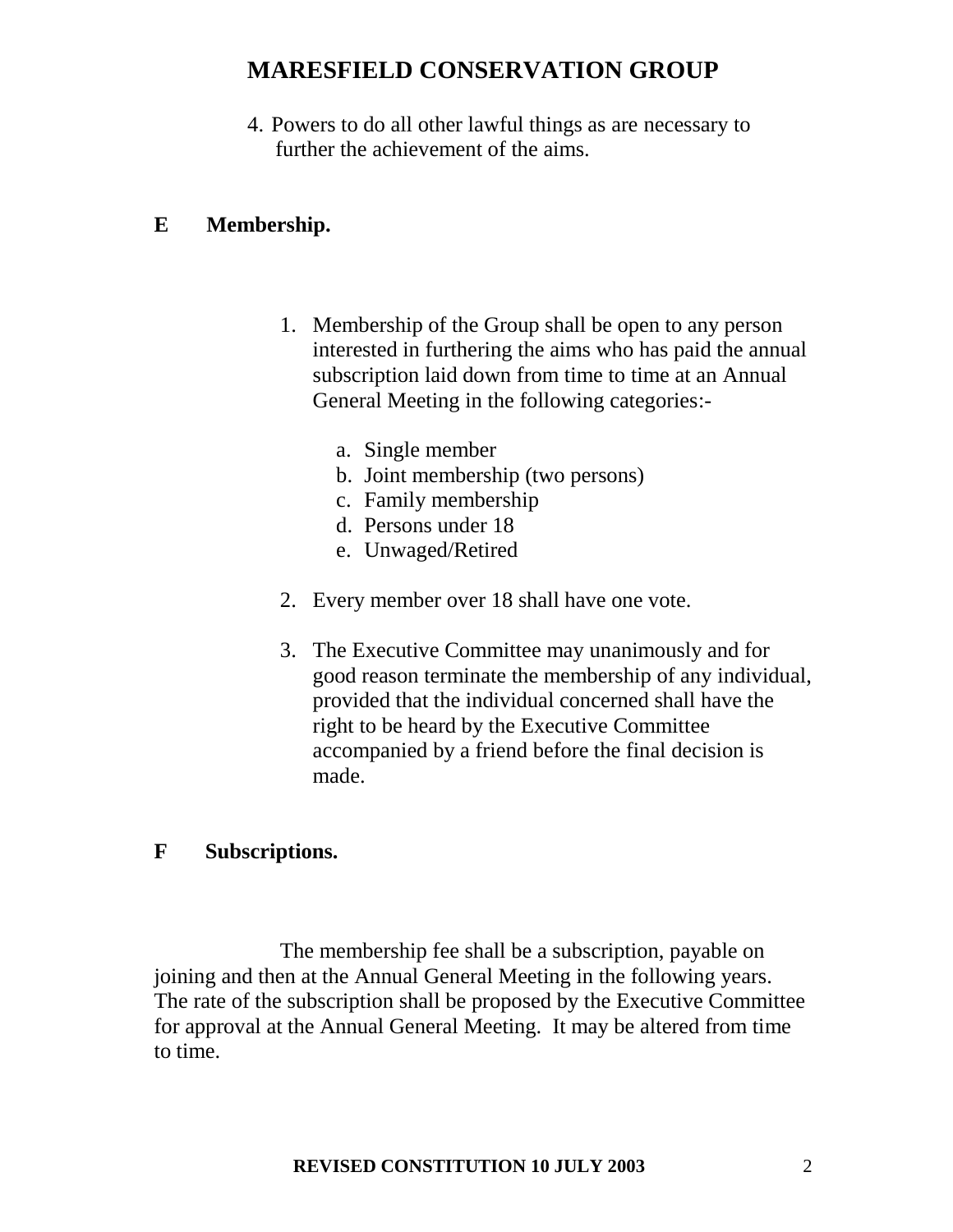## **G Honorary Officers.**

 At the Annual General meeting of the Group the members shall elect from among themselves a chairman, a treasurer and a secretary who shall hold office from the end of the meeting.

## **H Executive Committee.**

- 1. The Executive Committee shall consist of the honorary officers and not more than 11 or less than 7 members elected at the Annual General Meeting and hold office from the conclusion of that meeting. The Executive Committee shall be empowered to fill any casual vacancies until the next Annual General Meeting.
- 2. The Executive Committee may in addition appoint up to 3 co-opted members.
- 3. The Executive Committee shall be empowered to elect a vice-chairman from their number.
- 4. No member of the Executive Committee shall acquire any interest in property belonging to the Charity (otherwise than as a trustee for the Charity) or receive commission or be interested (otherwise than as a member of the Executive Committee) in any contract entered into by the Executive Committee).

## **J Meetings and Proceedings of the Executive Committee.**

1. The Executive Committee shall hold at least two ordinary meetings each year. A special meeting may be called at any time by the chairman or by any two members of the Executive Committee upon not less than 4 days' notice.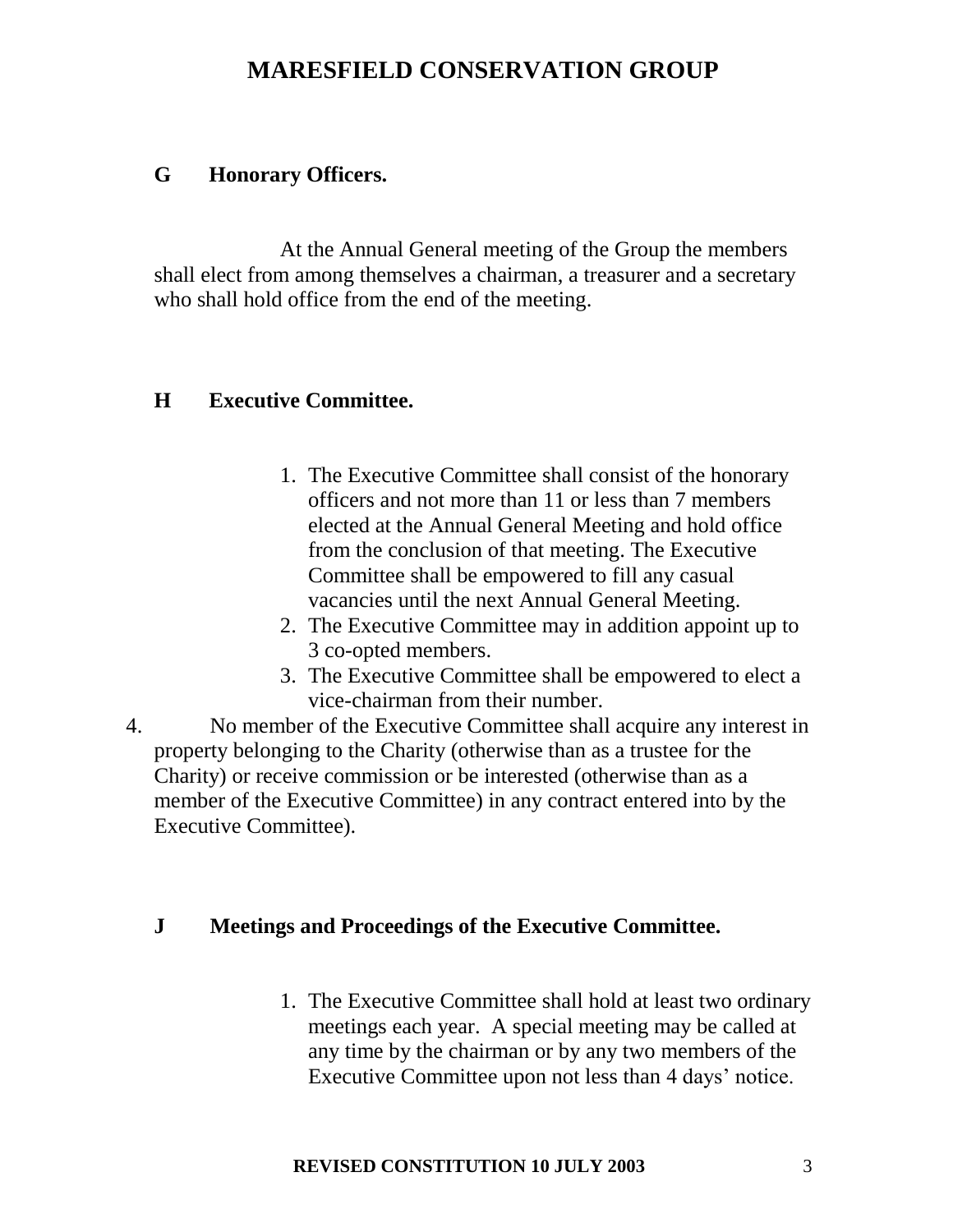- **2.** There shall be a quorum when at least 4 members of the Executive Committee are present at the meeting.
- 3. Every matter shall be determined by a majority of votes of the members of the Executive Committee present and voting on the question with the chairman having a second casting vote.
- 4. The Executive Committee shall keep minutes in books kept for the purpose, of the proceedings at meetings of the Executive Committee and any sub-committees.

### **K Accounts**

The Executive Committee shall comply with their obligations under the Charities Act 1993 with regard:-

- 1. The keeping of accounting records for the Group.
- 2. The preparation of annual statements of account for the Group.
- 3. The independent examination of the statements of account of the Group.
- 4. The transmission of statements of account of the Group to the Commission.

### **L Annual Returns**

The Executive Committee shall comply with their obligations under the Charities Act 1993 with regard to the preparation of an annual report and its transmission to the Commission.

### **M Annual General Meeting.**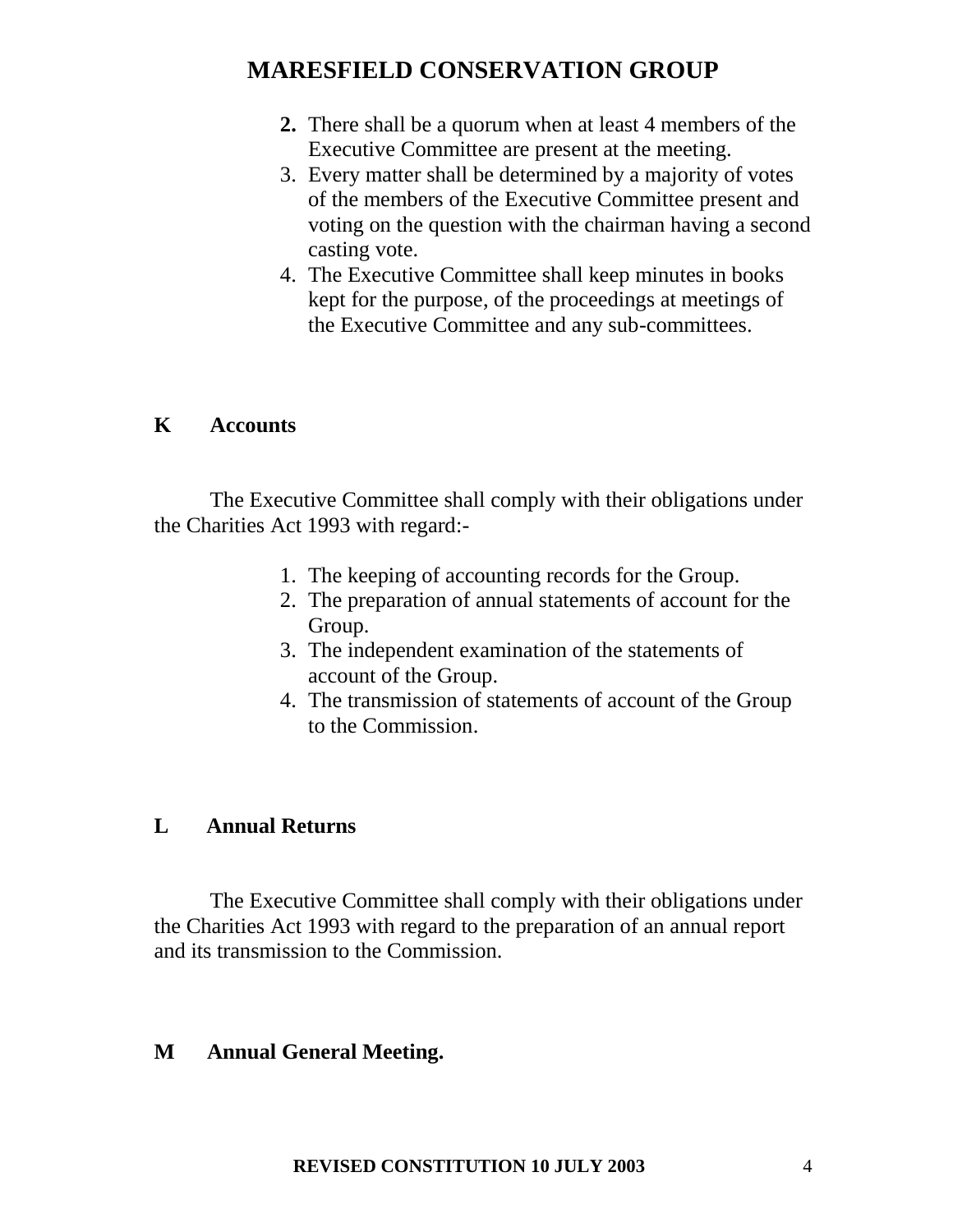- 1. There shall be an Annual General Meeting of the Group which should be held in the month of July in each year or as soon as possible thereafter.
- 2. Every Annual General Meeting shall be called by the Executive Committee. At least 21 days notice of the Annual General Meeting shall be given to all members of the Group. All members of the Group shall be entitled to attend and vote at this meeting.
- 3. The Executive Committee shall present at each Annual General Meeting the report and accounts of the Group for the preceding year made up to 31<sup>st</sup> March.
- 4. Nominations for election to the Executive Committee must be made by members of the Group in writing and must be in the hands of the Secretary at least 14 days before the Annual General Meeting. Should nominations exceed vacancies election shall be by a show of hands.
- 5. The quorum at an Annual General Meeting shall be 20 paid-up members.
- **6.** The Chairman of the Group shall preside at all meetings of the Group, or, in his absence, a member elected by the Executive Committee.

## **N Extra-ordinary General Meeting.**

The Executive Committee may call an extra-ordinary general meeting of the Group at any time. If at least 20 members request such a meeting in writing stating the business to be discussed, the Secretary shall call such a meeting. At least 21 days notice must be given. The notice must state the business to be discussed.

### **O Procedure at General Meetings.**

1. The Secretary or other person specially appointed by the Executive Committee shall keep a full record of proceedings at every general meeting of the Group.